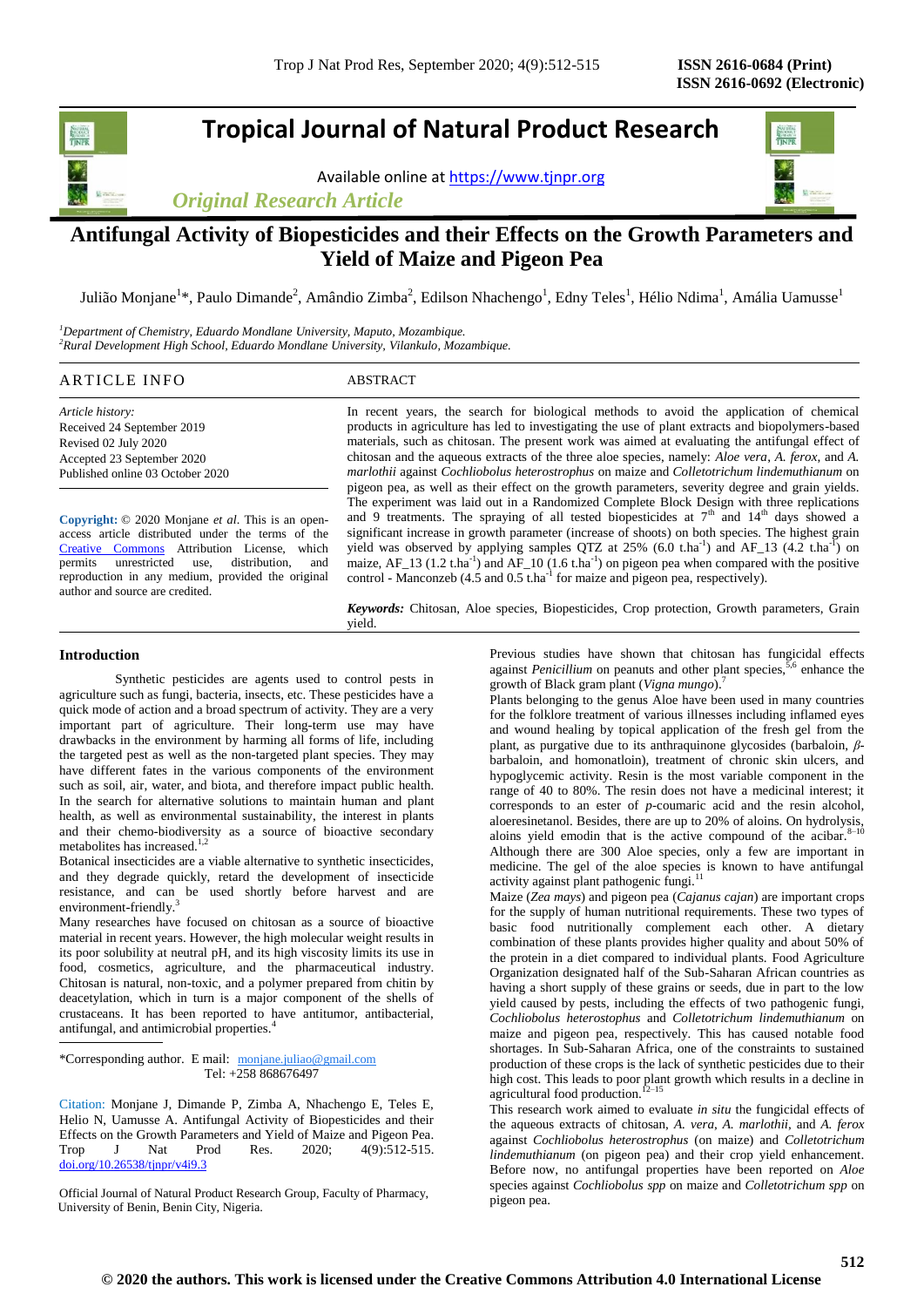#### **Materials and Methods**

This research was conducted *in situ* at Rural Development High School (ESUDER) in Vilankulo District, Inhambane Province in Mozambique from May to July 2018. The samples of the leaves of *A. vera* (AV), *A. marlothii* (AM), and *A. ferox* (AF) were collected in May 2018 in Namaacha District in Maputo Province. The samples were prepared as aqueous solutions or without adding water, as follows: *Aloe vera* (AV), *A. ferox* gel (AF\_gel), *A. marlothii* 10% (AM\_10), *A. marlothii* 13% (AM\_13), *A. ferox* 10% (AF\_10), and *A. ferox* 13% (AF\_13). Chitosan (Qtz) at 25% was obtained previously in our laboratory using crab shells. Three spraying dates were used: S1 (spraying on the  $7<sup>th</sup>$  day after the emergence of the crops), S2 (spraying on the  $14<sup>th</sup>$  day after the emergence of the crops), and S3 (spraying on the  $21<sup>st</sup>$  day after the emergence of the crops). The two parallel trials were laid in a Randomized Complete Block Design with three replications and 9 treatments corresponding to the aqueous or without adding water solutions. Data were collected one week after each spraying to determine the severity degree against *Cochliobolus heterostrophus* in maize and the antracnose causing *Colletotrichum lindemuthianum* in Pigeon pea. The severity of the disease was determined by using diagrammatic scales.<sup>16</sup> Simultaneously, the assessment of the following growth parameters such as plant height, stem diameter, and the number of leaves per plant was measured.

## *Statistical analysis*

The statistical analysis consisted of ANOVA and post-hoc tests implemented in SPSS Statistics (v.20, IBM SPSS Chicago).

## **Results and Discussion**

## *Maize*

The biopesticides effects on the growth parameters of maize were not significantly different according to the Kruskal-Wallis test ( $P > 0.05$ ) after S1. These similarities in the growth parameters could be attributed to the fact that the corn seedlings are still in the establishment phase and at the beginning of their growing process. However, after S2, only the plant diameter was significantly affected  $(P = 0.01)$ . The severity of blight leaf disease on maize increased after S1 on application of all extracts, except those treated with Manconzeb (Figure 1). After S2, a decrease in severity degree of blight disease (caused by *Cochliobolus heterostrophus*) on maize treated with all the extracts including Manconzeb (Figure 2) was observed. According to the Kruskal-Walls test, there was a significant difference ( $(P < 0.05)$ ) in the severity distribution of the blight leaf disease after S1 and S2. An increase in the severity of the blight disease on maize (Figures 1 and 2) was observed up to S2, while there was a decrease in disease severity between S2 and S3. These results showed that the tested biopesticides and the Manconzeb had a positive effect on reducing the blight leaf disease on maize.

The yield component of maize were significantly influenced (P < 0.05) by the interactive effect of the different samples. The multiple mean comparison test revealed that the highest mean yield was obtained by the treatment with chitosan and AM\_13. The yields, in both cases, were found to be  $6.0$  and  $4.2$  t.ha<sup>-1</sup> (Figure 3) and were significantly different when compared with Mancozeb  $(4.5 \text{ th}^{-1})$ . The high yield obtained by treating maize crops with chitosan reinforces the effect of this biopesticide in reducing infections which were observed after S3. This suggested that the observed effect could be responsible for the protection of the plant against blight leaf disease and the corresponding high grain yield. Pena and co-workers<sup>1</sup> reported good agronomical performance and grain yield of maize when the seeds were incubated with chitosan before seeding. The AM 10 and AM 13 formulations also showed similar performance to chitosan with yields above 4.0 t.ha<sup>-1</sup>.

Due to their wide range of biological activities, including antifungal properties, Aloe extracts have been evaluated for their potential use as biopesticides. The methanol extracts of *A. vera* showed repellent and toxicity effects against *Sitophilus oryzae*, a maize storage fungus pest,

and aloin A, a major secondary metabolite found in Aloe species was the most active compound.<sup>18</sup> Also, the *A. vera* gel was found to enhance the shelf-life of tomato.<sup>19</sup>

#### *Pigeon pea*

The yield components of pigeon pea were not significantly affected by the different treatments (Table 1), suggesting that they did not interfere with the development of this crop. However, there is a possibility that the treatments had interfered with a number of growth parameters. This possibility could be described by significant differences in growth parameters as highlighted in Table 1. The sample AF\_10 influenced positively the highest number of these parameters, which produced the highest grain yield observed (1.6 t.ha ) because the grain yield depends on the number of growth parameters. A decrease in severity degree of *Colletotrichum lindemuthianum* on pigeon pea was observed in all the biopesticides tested suggesting that the application of the treatments at intervals of seven days decreased the infestation of pigeon pea by the targeted fungus. According to ANOVA, there were no significant differences  $(P > 0.05)$  in all biopesticides after S1. However, after S2, significant differences between all biopesticides tested were observed. The Dunnet C test revealed significant differences ( $P < 0.05$ ) of both AM\_13 and chitosan when compared to Manconzeb. While the other biopesticides extracts did not show statistically significant different.

Anthracnose, a postharvest disease caused by the fungus *Colletotrichum lindemuthianum* is the most devastating disease of bell pepper that causes great economic losses especially in tropical climates.<sup>21</sup> About 60% control of anthracnose on papaya fruit achieved with chitosan was found to be considered as a natural product to control postharvest diseases of papaya<sup>22</sup> and bell pepper.<sup>21</sup> The application of chitosan to the leaves of cucumber helps to control anthracnose disease caused by *Colletotrichum spp*. <sup>23</sup> The antifungal properties of *A. vera* extracts against various fungi species, including *Colletotrichum* pathogens, showed a broader spectrum of antifungal activity. Aloe species extracts may be an attractive alternative for use as a natural product for the control of fungi that attack industrial crops, thereby limiting the application of chemical fungicides.<sup>24</sup>



**Figure 1:** Severity degree of blight disease on maize after the third week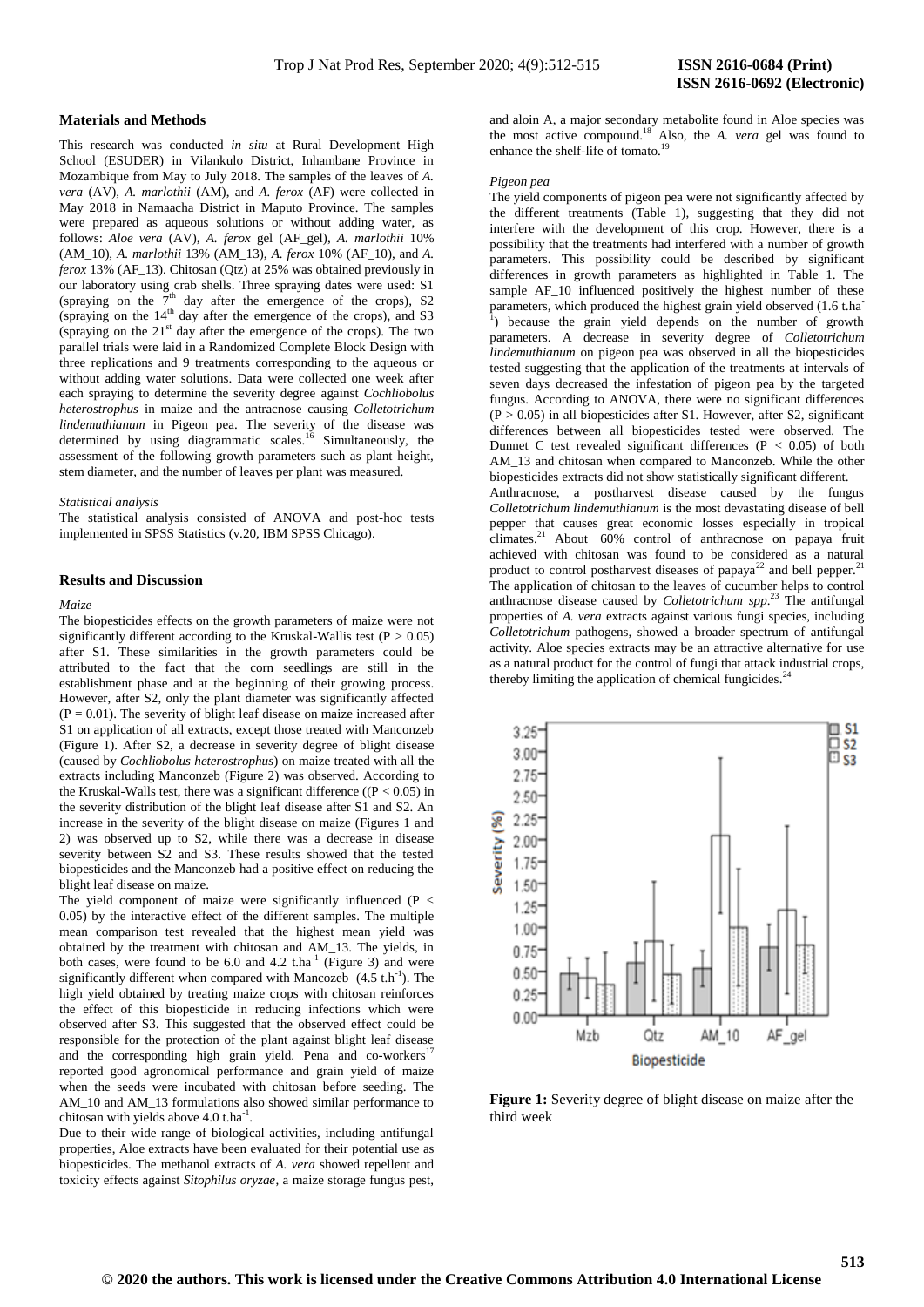

**Figure 2:** Severity degree of blight disease on maize after two weeks.

**Table 1:** Yield and number of pods per pigeon pea plant

| <b>Treatment</b> | Yield $(t.ha^{-1})$ | Pods per plant   |
|------------------|---------------------|------------------|
| test             | 0.59                | $19~\text{bc}$ † |
| $AF$ gel         | 0.32                | 11c              |
| AV               | 0.86                | 32abc            |
| AF 13            | 1.20                | 27abc            |
| AF 10            | 1.59                | 49a              |
| AM 13            | 0.74                | 40ab             |
| AM 10            | 0.83                | 17 <sub>bc</sub> |
| Otz              | 0.70                | 13 <sub>ch</sub> |
| Mzb              | 0.52                | 22abc            |

† Means followed by the same letter are not significantly different, Tukey HSD ( $\alpha$  = 0.05).

*Aloe vera* (AV), *A. ferox* gel (AF\_gel), *A. marlothii* 10% (AM\_10), *A. marlothii* 13% (AM\_13), *A. ferox* 10% (AF\_10), *A. ferox* 13% (AF\_13), Chitosan 25 % (Qtz), and Mancozeb (Mzb).



**Figure 3:** Average yield of the dry corn cob. The vertical lines represent an average confidence interval of 95%. Bars followed by the same letter are not statistically different by Tukey HSD test ( $\alpha$  = 0.05).

## **Conclusion**

The results obtained in this work indicate the antifungal properties of chitosan and Aloe spp. extracts against the fungi tested in maize and pigeon pea crops. Aloe species and chitosan are available in large quantities and at a low price, and they could be promising in the development of sustainable agricultural practices as well as in food production and preservation (as highlighted by other authors). In particular, given the always-growing demand for food worldwide, the ongoing climate change, and the consumption of farmlands, biopesticides appear to be a promising tool for cultivation under stress conditions and to permit the cultivation of varieties of crops.

## **Conflict of interest**

The authors declare no conflict of interest.

### **Authors' Declaration**

The authors hereby declare that the work presented in this article is original and that any liability for claims relating to the content of this article will be borne by them.